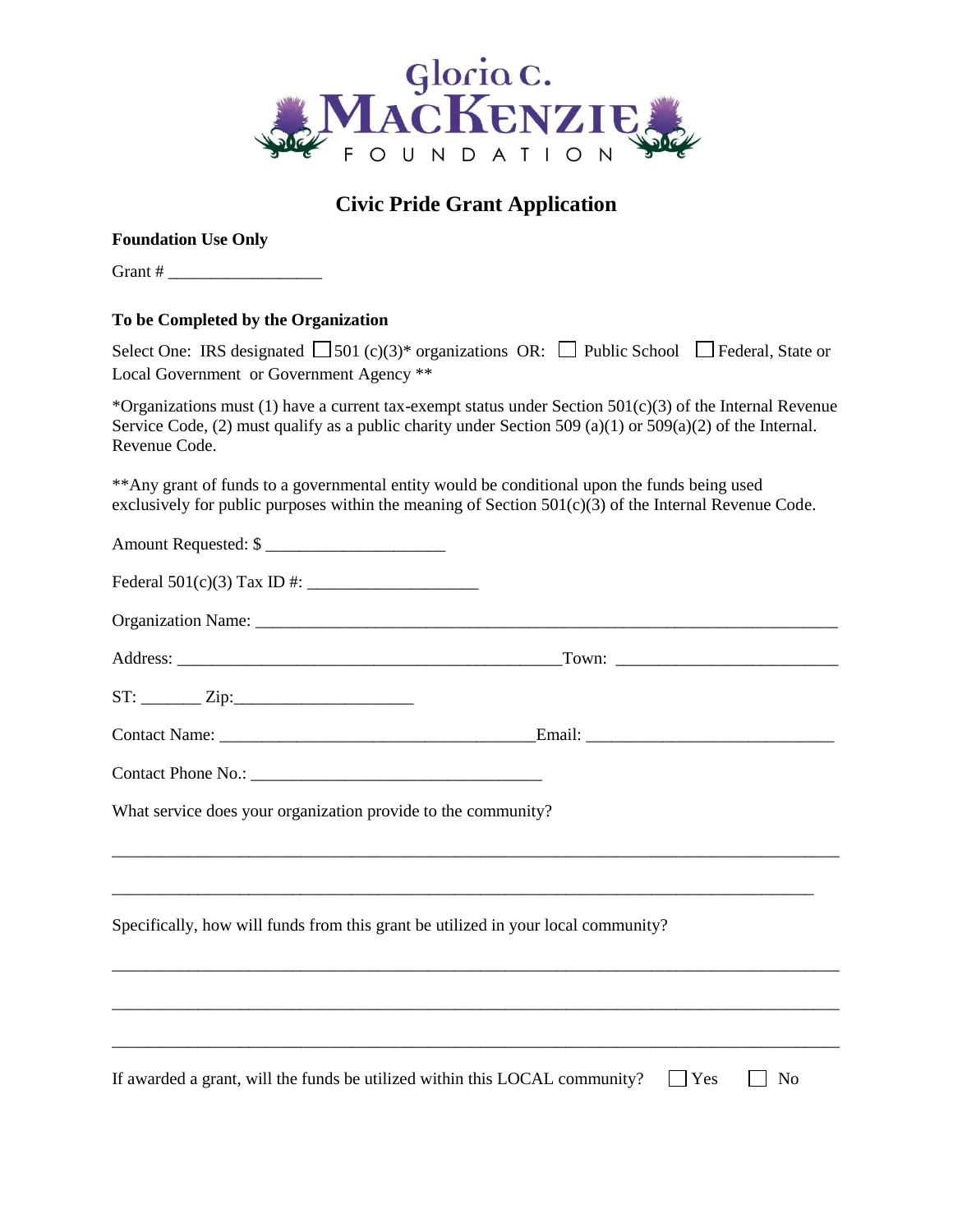Organization Representative: By signing below I acknowledge that this form represents a request for funding, and is not a guarantee of funding. Final approval is subject to the guidelines of the Gloria C. MacKenzie Foundation, Inc.. All organizations requesting grant funding must abide by the rules and guidelines set forth by the Gloria C. MacKenzie Foundation, Inc.. The request will not be processed unless completed and signed by all parties.

Signed:\_\_\_\_\_\_\_\_\_\_\_\_\_\_\_\_\_\_\_\_\_\_\_\_\_\_\_\_\_\_\_\_\_\_\_\_\_\_\_ Printed:\_\_\_\_\_\_\_\_\_\_\_\_\_\_\_\_\_\_\_\_\_\_\_\_\_\_\_\_\_\_\_\_\_

Date: \_\_\_\_\_\_\_\_\_\_\_\_\_\_\_\_\_\_\_\_\_\_\_\_

Return completed grant to:

Gloria C. MacKenzie Foundation, Inc. P.O. Box 460 East Millinocket, ME 04430